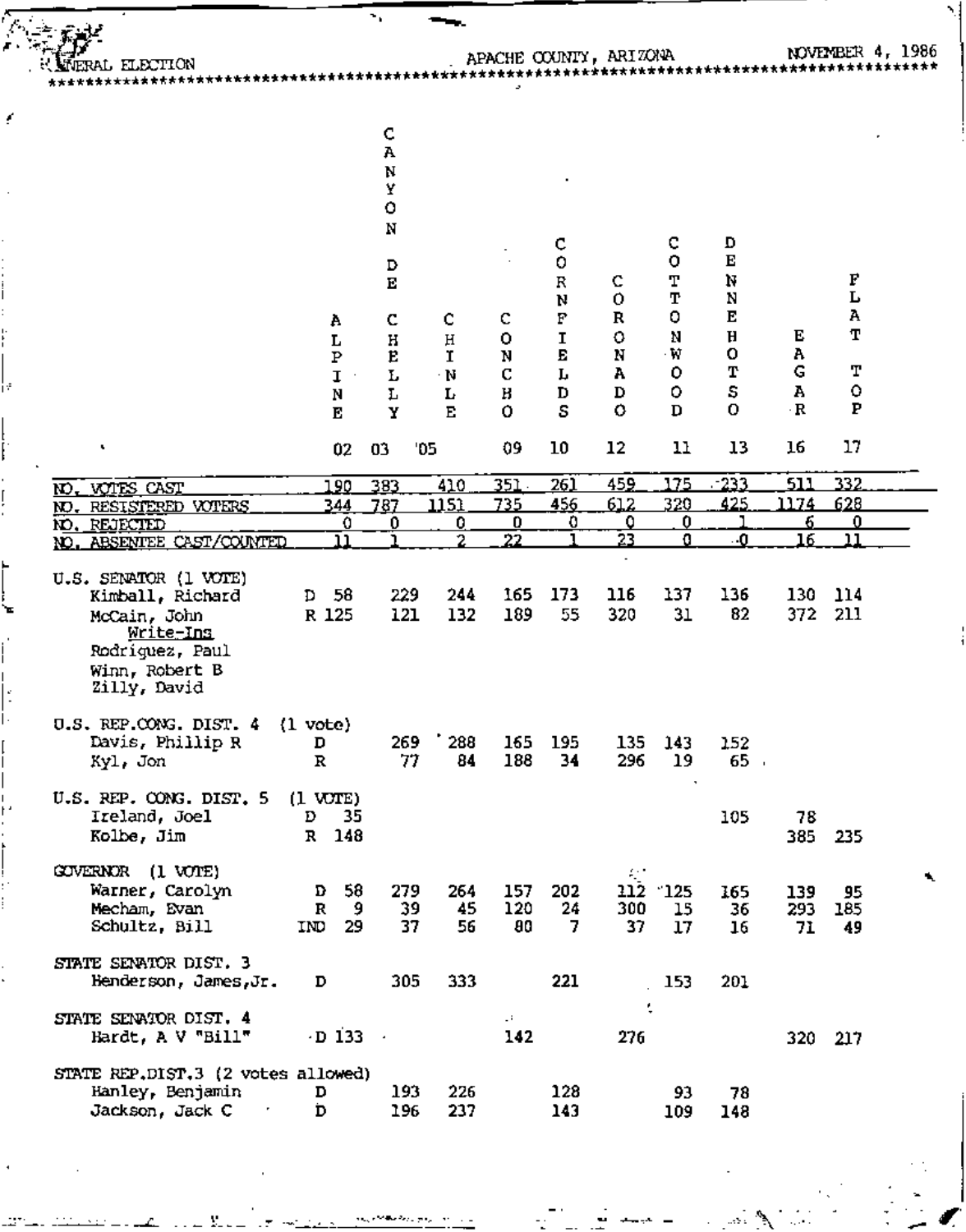| ۹. | . .                    |                    |                       |                             |                        |                                    |                          |                       | <b>CELACION GAINLED</b> |                     |                     |                                          |                       |                                   |                                  |                        |                     |                    |                       |
|----|------------------------|--------------------|-----------------------|-----------------------------|------------------------|------------------------------------|--------------------------|-----------------------|-------------------------|---------------------|---------------------|------------------------------------------|-----------------------|-----------------------------------|----------------------------------|------------------------|---------------------|--------------------|-----------------------|
|    | CENERAL ELECTION       |                    |                       |                             |                        |                                    |                          |                       | APACIE COUNTY, ARIZONA  |                     |                     |                                          |                       |                                   |                                  |                        |                     | NOVEMBER 4, 1986   |                       |
| ۴  |                        |                    |                       |                             |                        |                                    |                          |                       |                         |                     |                     |                                          |                       |                                   |                                  |                        |                     |                    |                       |
|    | $\bf F$<br>T           | F<br>T             |                       |                             |                        |                                    |                          |                       |                         |                     |                     |                                          | И<br>$\mathbf E$<br>χ |                                   |                                  |                        |                     |                    |                       |
|    | D<br>E<br>F            | D<br>Е<br>F        | G                     | G                           |                        |                                    | к<br>I                   | к                     | Ŀ<br>U<br>K             |                     |                     | м<br>А<br>N                              | I<br>C<br>А           |                                   | Ν                                |                        | R                   | R<br>Е<br>D        | R<br>O<br>C           |
|    | I<br>А<br>N            | I.<br>Α<br>N<br>C  | Α<br>N<br>А<br>D      | А<br>N<br>Λ<br>$\mathbf D$  | G<br>$\cdot$ R         | н<br>o                             | N<br>L<br>I<br>¢         | L<br>А<br>G<br>E      | A<br>C<br>Н<br>U        | L<br>U<br>${\tt P}$ | M<br>C<br>N         | Y<br>F<br>A                              | N<br>W<br>Α           | Ν<br>А<br>z<br>L                  | U<br>T<br>R<br>$\mathbf{I}$      | ₽<br>U<br>E            | Ε<br>D<br>И         | v<br>А<br>Ļ        | K<br>P<br>O           |
|    | C<br>E<br>N.           | $\mathbf{E}$<br>s. | o<br>N.               | o<br>s.                     | Е<br>E<br>$\mathbf R$  | U<br>c<br>$\mathbf{K}$             | Η<br>E<br>E              | T<br>O<br>$\mathbf H$ | К<br>A<br>I             | Т<br>Ó<br>N         | Α<br>R<br>Y         | $\bf R$<br>Μ<br>s                        | т<br>E<br>R           | $\mathbf{I}$<br>N<br>$\mathbf{r}$ | o<br>S<br>$\circ$                | $\, {\bf R}$<br>¢<br>o | Ε<br>S<br>A         | Г<br>E<br>Y        | Ι<br>$\mathbb N$<br>Т |
|    | 19                     | 20                 | 22                    | 23                          | 25                     | 27                                 | 29                       | 31                    | 33                      | 35                  | 37                  | 39                                       | 41                    | 43                                | 45                               | 48                     | 51                  | 52                 | 54                    |
|    | 336<br>913             | 188<br>453         | 248<br>746            | 178<br>376                  | 89<br>154              | 168<br>295                         | 324<br>515               | 239<br>373            | 329<br>531              | 283<br>426          | 68<br>133           | 456<br>900                               | 46<br>76              | 215                               | 108<br>294 174                   | 311<br>605             | 58<br>108           | 204<br>336         | 383<br>562            |
|    |                        |                    | 0<br>2                | $\mathbf{0}$                | 0<br>23                | 0<br>0.                            | 0<br>0                   | 0<br>0                | 0<br>0                  | 0<br>$\mathbf 0$    | 0<br>$\overline{2}$ | 0<br>$\bf{0}$                            | 0<br>0                | 0<br>O.                           | 0<br>2                           | 0<br>9                 | 0<br>$\overline{0}$ | 0<br>0.            | 0<br>$\overline{0}$   |
|    | 183<br>119             | 111<br>68          | 849<br>81             | 106<br>53                   | 33<br>54               | 120<br>29                          | 204<br>80                | 144<br>74             | 218<br>64               | 154<br>48           | 38<br>26            | 320<br>89                                | 34<br>10              | 119<br>45                         | 45<br>61                         | 150<br>125             | 32<br>19            | 118<br>59          | 255<br>100            |
|    |                        |                    | 21<br>11<br>5         |                             |                        |                                    | ł                        |                       | ı                       |                     |                     |                                          |                       |                                   |                                  |                        |                     |                    |                       |
|    | 228<br>70              | 41                 | 135 172 126<br>- 56   | 33                          |                        | 23                                 | 124 233<br>42            | 186<br>37             | 32                      | 231 168<br>24       | 31<br>26            | 334<br>- 70                              |                       | $-33$ 133<br>$10 \times 30$       |                                  | 167<br>. 96            | 40<br>13            | 118<br>46          | 290<br>56             |
|    |                        |                    |                       |                             | 14<br>71               |                                    |                          |                       |                         |                     |                     |                                          |                       |                                   | ×.<br>32<br>73                   |                        |                     |                    |                       |
|    | 248<br>$\frac{26}{37}$ | 130<br>16<br>32    | 179<br>25<br>33       | 127<br>18<br>15             | 33<br>$\epsilon$<br>24 | 31 133 223<br>$\overline{6}$<br>11 | 34<br>22                 | 168<br>27<br>16       | 26<br>31                | 223 164<br>14<br>28 | 13<br>11            | 40 329 $\frac{1}{31}$<br>$\frac{40}{33}$ | $\frac{7}{5}$         | 123<br>19<br>18                   | 48<br>$\overline{\phantom{a}}$ 5 | 53 164<br>77<br>37     | 9<br>3.             | 44 112<br>41<br>13 | 263<br>39<br>39       |
|    |                        |                    |                       | 268 152 208 146 132 274 208 |                        |                                    |                          |                       |                         | 243 155             |                     | $-370$                                   |                       | 34 150                            |                                  |                        |                     | 49 147 309         |                       |
|    |                        |                    |                       |                             | 60                     |                                    |                          |                       |                         | ٠                   | 47                  |                                          |                       | У.,                               |                                  | 75 200                 |                     |                    |                       |
|    | 189<br>219             |                    | 98 132<br>125 142 121 | - 85                        | <b>Contractor</b>      |                                    | 96 178 137<br>72 179 149 |                       | 206 122                 | 117 105             |                     | 168<br>307                               |                       | 15 70<br>29 122                   |                                  |                        | 27.                 | $-30$ $114$        | 74 172<br>293         |

¢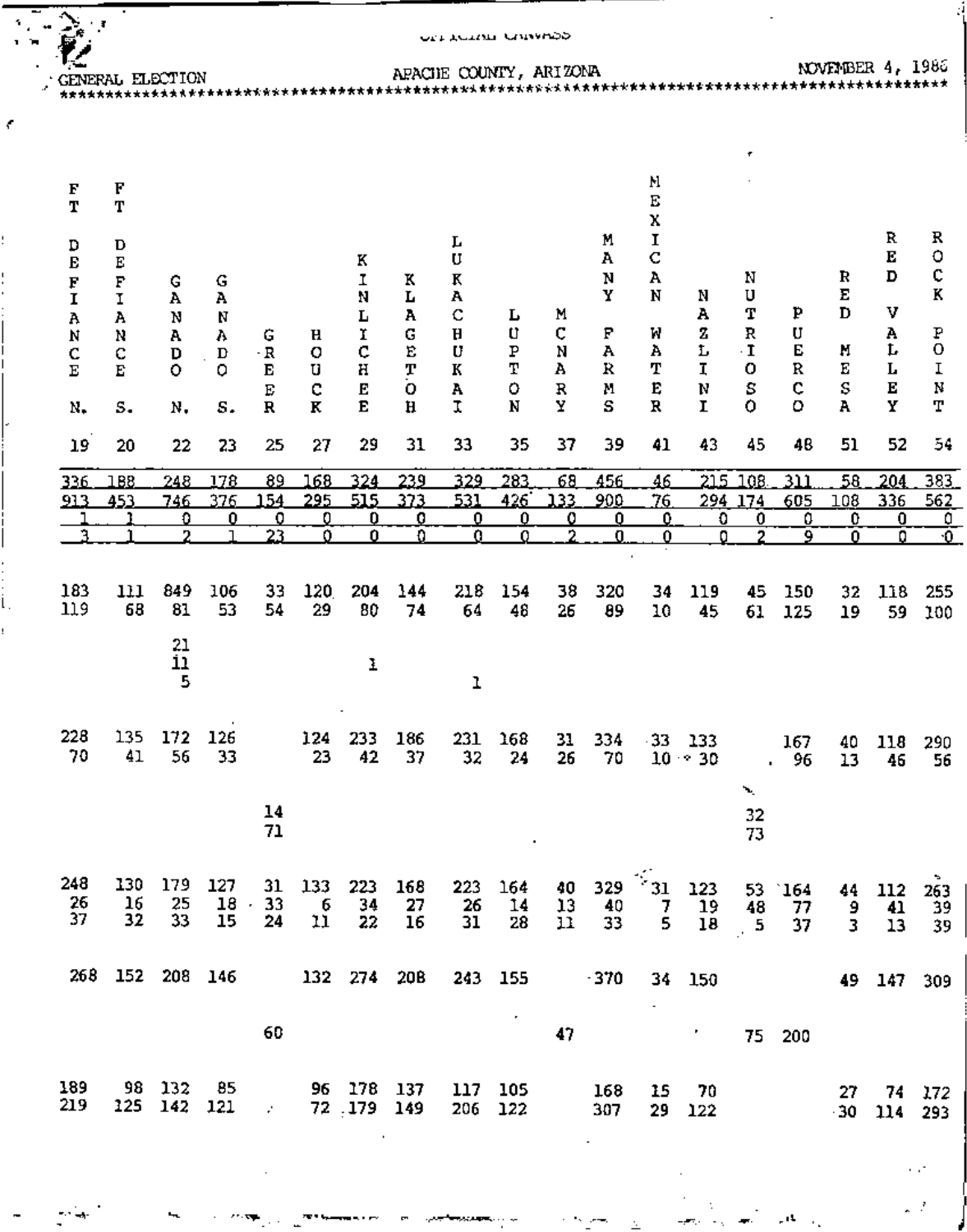APACHE COUNTY, ARIZONA

 $\ddot{\phantom{a}}$ 

GENERAL ELECTION

 $\mathbb{Z}^{\mathsf{A}}$  ,  $\mathbb{X}^{\mathsf{A}}$  ,  $\mathbb{Z}$ 

Ÿ  $\tau_{\rm esc}$ 

r, ŋ

 $\ddot{\phantom{a}}$  $\mathbf{I}$  $\overline{a}$ 

> ١,  $\cdot$

i

į i NOVEMBER 4, 1986

n.

سہ

| R<br>o<br>U<br>Ģ<br>$\rm H$<br>R<br>О<br>c<br>$\bf{R}$ | R<br>o<br>U<br>N<br>D<br>R<br>Q<br>$\mathbf C$<br>K | R<br>0<br>Q<br>N<br>D<br>v<br>Α<br>L<br>L<br>E<br>Y | s<br>T.<br>J<br>0<br>Ħ<br>N<br>S | s<br>Τ.<br>М<br>I<br>¢<br>Η<br>А<br>E<br>۰L<br>S | s<br>Α<br>W<br>N<br>I<br>L<br>Ļ | S<br>R<br>ľ<br>N<br>G<br>E<br>R<br>٧<br>I<br>L<br>L<br>$\mathbf E$ | s<br>T<br>E<br>Α<br>Ν<br>В<br>о<br>Α<br>Υ | S<br>W<br>E<br>Е<br>Τ<br>И<br>Α<br>т<br>E<br>R | Т<br>А<br>c<br>Η<br>E<br>$\cdot$ E | T<br>E<br>E<br>C<br>N<br>o<br>S<br>P<br>0<br>s | v<br>Е<br>R<br>N<br>o<br>N<br>82 | W<br>Η<br>E<br>Α<br>T<br>F<br>I<br>E<br>L<br>D<br>S<br>84 | W<br>I<br>D<br>${\bf E}$<br>R<br>U<br>I<br>N<br>S<br>86 | W<br>I<br>N<br>D<br>o<br>W<br>R<br>0<br>c<br>K<br>88 | TOTALS                  |  |
|--------------------------------------------------------|-----------------------------------------------------|-----------------------------------------------------|----------------------------------|--------------------------------------------------|---------------------------------|--------------------------------------------------------------------|-------------------------------------------|------------------------------------------------|------------------------------------|------------------------------------------------|----------------------------------|-----------------------------------------------------------|---------------------------------------------------------|------------------------------------------------------|-------------------------|--|
| 56                                                     | 58                                                  | 59                                                  | 61                               | 65                                               | 67                              | 70                                                                 | 74                                        | .76                                            | 78                                 | 80                                             |                                  |                                                           |                                                         |                                                      |                         |  |
| 111                                                    | 268                                                 | 416                                                 | 976                              | 383                                              | 175                             |                                                                    | 645 234                                   | 336                                            | 73.                                | 115                                            | 132                              | נלב                                                       | 257                                                     | 303.                                                 | 12,142                  |  |
| 256                                                    | 384                                                 | 838                                                 | 1834                             | 927                                              | 375<br><u>0</u>                 | 1377<br>$\overline{0}$                                             | 417<br><u>0</u>                           | 527<br>٦                                       | 132                                | 273<br>0                                       | 215<br>0                         | 382<br>$\overline{0}$                                     | 371<br>$\overline{\mathbf{0}}$                          | 743<br>0                                             | <u>23,653</u><br>18     |  |
| <u>ہ</u><br>$\overline{1}$                             | <u>0</u><br>0                                       | <u>0</u><br>19                                      | 5<br>50                          | 2<br>٦                                           | Ω                               | 24                                                                 | $\overline{0}$                            | Ω                                              | $\bf{0}$                           | 0                                              | ā                                | Ō                                                         | ö                                                       | $\mathbf 0$                                          | 235                     |  |
| 81<br>21                                               | 191<br>46                                           | 149<br>253                                          | 389<br>546                       | 264<br>105                                       | 95<br>58                        | 315                                                                | 291 163<br>47                             | 222<br>98                                      | 47<br>9                            | 72<br>26                                       | 37<br>89                         | 115<br>39                                                 | 177<br>66                                               | 161<br>123                                           | 6,486<br>4,682          |  |
|                                                        |                                                     |                                                     |                                  |                                                  |                                 |                                                                    |                                           |                                                |                                    |                                                | ı                                |                                                           |                                                         |                                                      | 21<br>12<br>7           |  |
| 85<br>17                                               | 196<br>28                                           | 144<br>251                                          | 389<br>526                       | 310<br>56                                        | 111<br>28                       |                                                                    | 185<br>26                                 | $-216$<br>92                                   | 56<br>9                            | 86<br>17                                       | 33<br>94                         | 132<br>21                                                 | 199<br>31                                               | 209<br>75.                                           | 6,445<br>2,739          |  |
|                                                        |                                                     |                                                     |                                  |                                                  |                                 | 240<br>344                                                         |                                           |                                                |                                    |                                                |                                  |                                                           |                                                         |                                                      | 502<br>1,255            |  |
| 81<br>13<br>12                                         | 180<br>32<br>17                                     | 127<br>46                                           | 384<br>235 456<br>$111$          | 288<br>37 <sup>°</sup><br>42                     | 109<br>21<br>18                 | 216<br>99                                                          | 315 185<br>- 15<br>11                     | 214<br>82<br>15                                | 53<br>6<br>$\mathbf 1$             | 70<br>21<br>11                                 | 28<br>81<br>$-20$                | 124<br>14<br>9                                            | 188<br>19<br>$-19$                                      | 211<br>44<br>37                                      | 6,936<br>2,965<br>1,279 |  |
|                                                        |                                                     |                                                     |                                  |                                                  |                                 |                                                                    |                                           |                                                |                                    |                                                |                                  |                                                           |                                                         |                                                      |                         |  |
| 95<br>×,                                               | 204                                                 |                                                     |                                  |                                                  | 316 119<br>,                    |                                                                    |                                           | 201 224                                        | 58                                 | 92                                             |                                  |                                                           |                                                         | 121 214 221                                          | 5,923                   |  |
|                                                        |                                                     |                                                     | 275 647                          |                                                  |                                 | 448                                                                |                                           |                                                |                                    |                                                | 93                               |                                                           |                                                         |                                                      | 3,031                   |  |
| 43<br>86                                               | 88<br>167                                           |                                                     | $\blacksquare$                   | 232<br>268                                       | 65<br>103                       |                                                                    | 91<br>150                                 | 134<br>168                                     | 23<br>41                           | 46<br>63                                       |                                  | 75<br>117                                                 | 138<br>140                                              | 190<br>184                                           | $-3,506$<br>4,550       |  |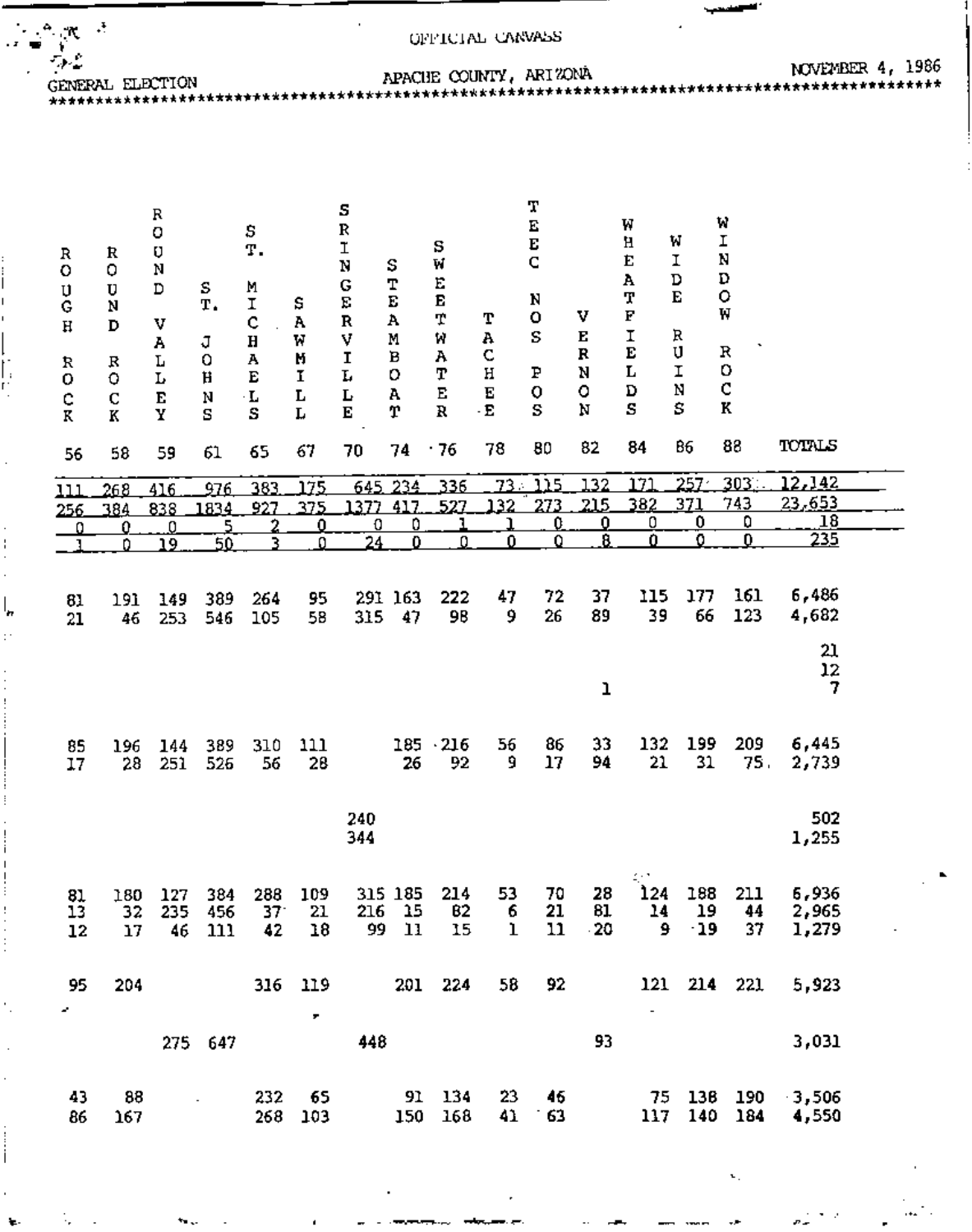APACHE COUNTY, ARIZONA NOVEMBER 4, 1986 GENERAL ELECTION STATE REP. DIST.4(2 votes allowed)  $D$  107 Brown, Jack A. כלב Rosenbaum, Polly E C  $D = 107$ Finman, Clarence"Clancy R Rebert, Raymond D  $\mathbb{R}$ SECRETARY OF STATE Nofford, Rose D. ATTORNEY GENERAL R 156 Corbin, Bob STATE TREASURER Morgan, Mike D R Rottas, Ray SUPERINTENDENT OF PUBLIC INSTRUCTION Bishop.C Diane D 25. 240 - $\mathbf{R}$  $-66.$ Lindeman, Anne STATE MINE INSPECTOR 358 242 R 151 204 McCutchan, James H CORPORATION CONNISSIONER Term ending 1993 78 253 203 144 Jennings, Renz D D  $\mathbf R$ 248 153 Humes, Ted CORPORATION COMMISSIONER Term ending 1989 Megdal, Sharon B D. 68 227 176 129 R 104 Morgan, Dale 263 161 JUDGES OF THE COURT OF APPEALS SHALL JACOBSON, EINO M., Judge of the Court of Appeals, Division 1, of AZ. be retained in office? **YES** 153. 202 127 NO. JUDGE OF THE SUPERIOR COURT D 157 Claborne, John L 382 256 .<br>او CLERK OF THE SUPERIOR COURT Lupke, Richard D  $D$  143 310 355 239 JUSTICE OF THE PEACE, PUERCO Yellowhorse, John L D Aseret, Lomardo (Write In D Û

 $\mathcal{A}=\mathcal{A}+\mathcal{A}$ 

JUSTICE OF THE PEACE, ROUND VALLEY Phelps, Geo. "Dutch"  $D$  105 Craig, Dan  $\mathbf{R}$ CONSTABLE, ROUND VALLEY Plumb, Edwin G D.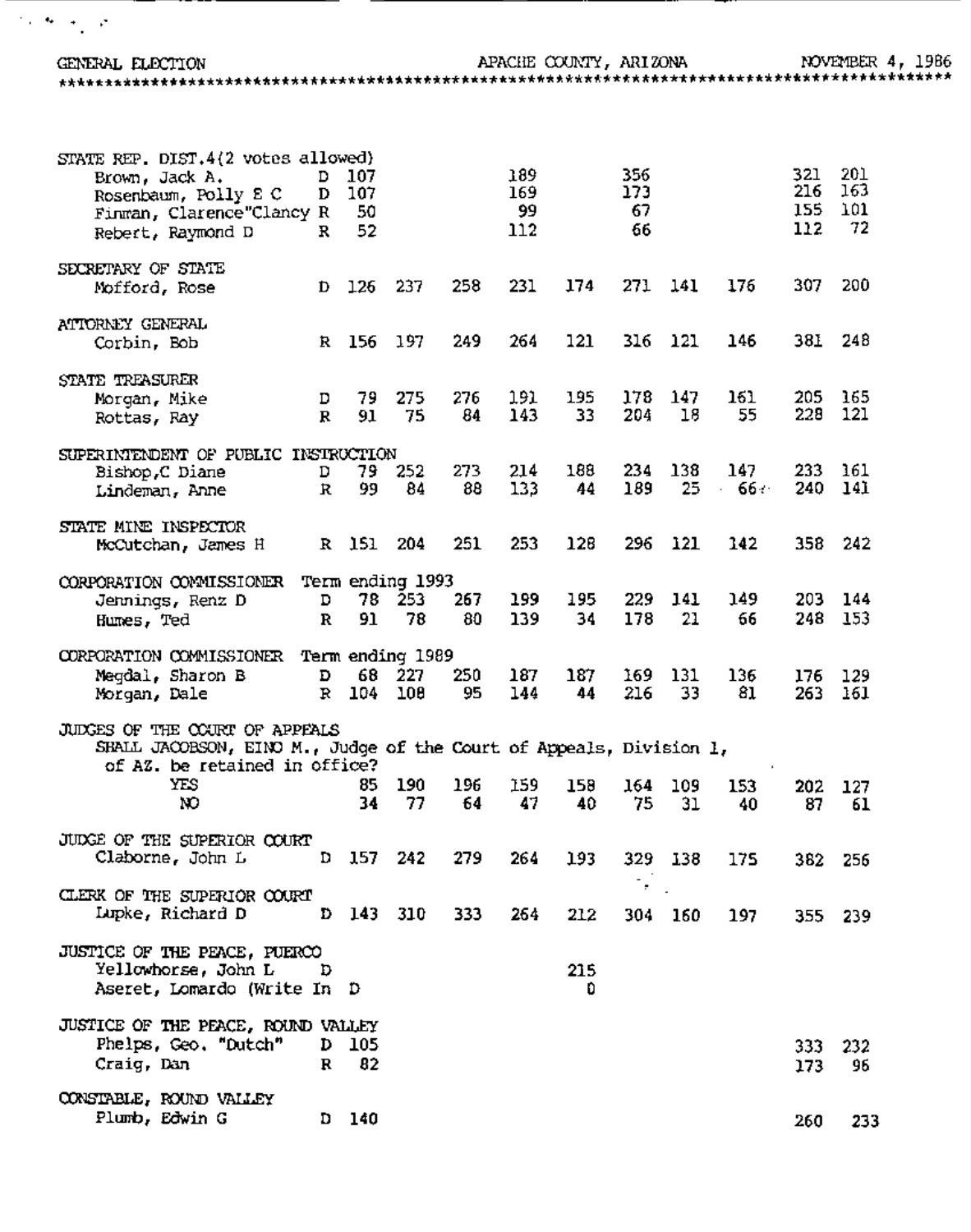**GENERAL ELECTION** 

 $\mathcal{O}(\mathcal{F}(\mathcal{Q}))$  A

 $\frac{1}{2}$  .

 $\overline{a}$ 

 $\bar{\xi}$ 

 $\tau$  group  $\zeta_{\rm{max}}$  .

 $\mathcal{A}$ 

 $\sim 100$ 

ment and

 $\mathbf{r} \in \mathbb{R}^{n \times n}$  .

#### فتستحدث فيار المتحدثيا والراويل

APACHE COUNTY, ARIZONA

 $\epsilon$ 

 $\sim -16$ 

 $\mathbb{Q}_\bullet$ 

 $\sim$   $\sim$   $\sim$ 

 $\mathcal{L}_{\text{max}} \in \mathbb{R}^n$ 

n<br>The contract <del>and th</del>e co

|             |           |           |                   | 57                   |                 |               |                                   |                                                                    |                 | 40             |            |                       |              | 61                               | 173             |          |           |             |
|-------------|-----------|-----------|-------------------|----------------------|-----------------|---------------|-----------------------------------|--------------------------------------------------------------------|-----------------|----------------|------------|-----------------------|--------------|----------------------------------|-----------------|----------|-----------|-------------|
|             |           |           |                   | 44<br>27<br>21       |                 |               |                                   |                                                                    |                 | 37<br>13<br>13 |            |                       |              | 61<br>38<br>25                   | 123<br>64<br>70 |          |           |             |
| 207         | 122       | 178       | 116               |                      | 68 102          | 190 176       |                                   | 181 131                                                            |                 | 45             | 276        | 29                    | 101          | 69                               | 190             | 37       | 112       | 265         |
| 203         | 127       | 159       | 97                |                      | 68 71           | 177           | 171                               | 129                                                                | 106             | 44             | 236        | 28                    | 98           | 80                               | 186             | 32       | 93.       | 181         |
| 236<br>65   | 140<br>29 | 183<br>43 | 138<br>22         |                      | 44 128<br>32 16 | 226<br>52     | 184<br>43                         | 236<br>35                                                          | 170<br>18       | 41<br>18       | 339<br>71  | 35<br>6               | 129<br>35    | 54<br>39                         | 187<br>76       | 40<br>14 | 122<br>50 | 303<br>45   |
| 233<br>-69  | 126<br>46 | 186<br>42 | 134<br>27         | $\blacksquare$<br>37 | 49 125<br>15    | 207<br>70     | 182<br>44                         | 219<br>46                                                          | 157<br>33<br>K, | 45<br>16<br>Ż, | 346<br>66  | 28<br>12              | 129<br>$-36$ | 51<br>47<br>$\frac{1}{\sqrt{2}}$ | 210<br>67       | 30<br>22 | 99<br>62  | 291<br>- 63 |
| 202         |           | 125 165   | 105               |                      |                 | 64 74 177 175 |                                   | 124                                                                | 107             | 39             | 236        | 27                    | 97           | 78                               | 178             | 32       | 83.       | 191         |
| 225<br>-71  | 134<br>35 | 180<br>44 | 128<br>29         |                      | 49 120<br>32 19 | 217<br>56     | 188<br>35                         | 226<br>38                                                          | 168<br>17       | 45<br>13       | 336<br>72  | 28<br>12              | 127<br>39    | 51<br>45                         | 168<br>91       | 36<br>15 | 116<br>50 | 285<br>61   |
| 201<br>97   | 120<br>50 | 167<br>56 | 119<br>34         | 36                   | 41 106<br>- 34  | 187<br>87     | 162<br>64                         | 210<br>57                                                          | 142<br>38       | 42<br>16       | 297<br>103 | 26<br>13              | 113<br>57    | 49<br>43                         | 149<br>114      | 37<br>15 | 101<br>62 | 268<br>75   |
| 165<br>- 69 | 90<br>36  | 126<br>39 | 81<br>38          | 50<br>15             | 60<br>24        | 157<br>46     | 148<br>41                         | 156<br>43                                                          | 99<br>$18+$     | 34<br>10       | 236<br>76  | 23<br>10              | 110<br>28    | 46<br>18                         | 116<br>54       | 34<br>5  | 106<br>26 | 205<br>78   |
| 231         |           |           |                   |                      |                 |               |                                   | 137 188 133 71 98 200 196 173 130 44 305 27 126 86 208 40 124 251  |                 |                |            |                       |              |                                  |                 |          |           |             |
| 269         |           |           |                   | $\sim 10$            |                 |               |                                   | 148 207 150 65 128 265 206 261 170 53 383 37 162 77 209 47 142 334 |                 |                |            | $\sim$                |              |                                  |                 |          |           |             |
| 229<br>34   | 32        | 45        | 120 196 127<br>13 |                      | 60              |               | $87 \quad 274 \quad 148$<br>6, 58 |                                                                    | 125<br>131      |                |            |                       | ı            |                                  | 154<br>116      |          |           |             |
|             |           |           |                   | 55<br>31             | ▼               |               |                                   |                                                                    |                 | 45<br>12       |            | $\tilde{\phantom{a}}$ |              | 77<br>31                         |                 |          |           |             |
|             |           |           |                   | 68                   |                 |               |                                   |                                                                    |                 | 44             |            |                       |              | 77                               |                 |          |           |             |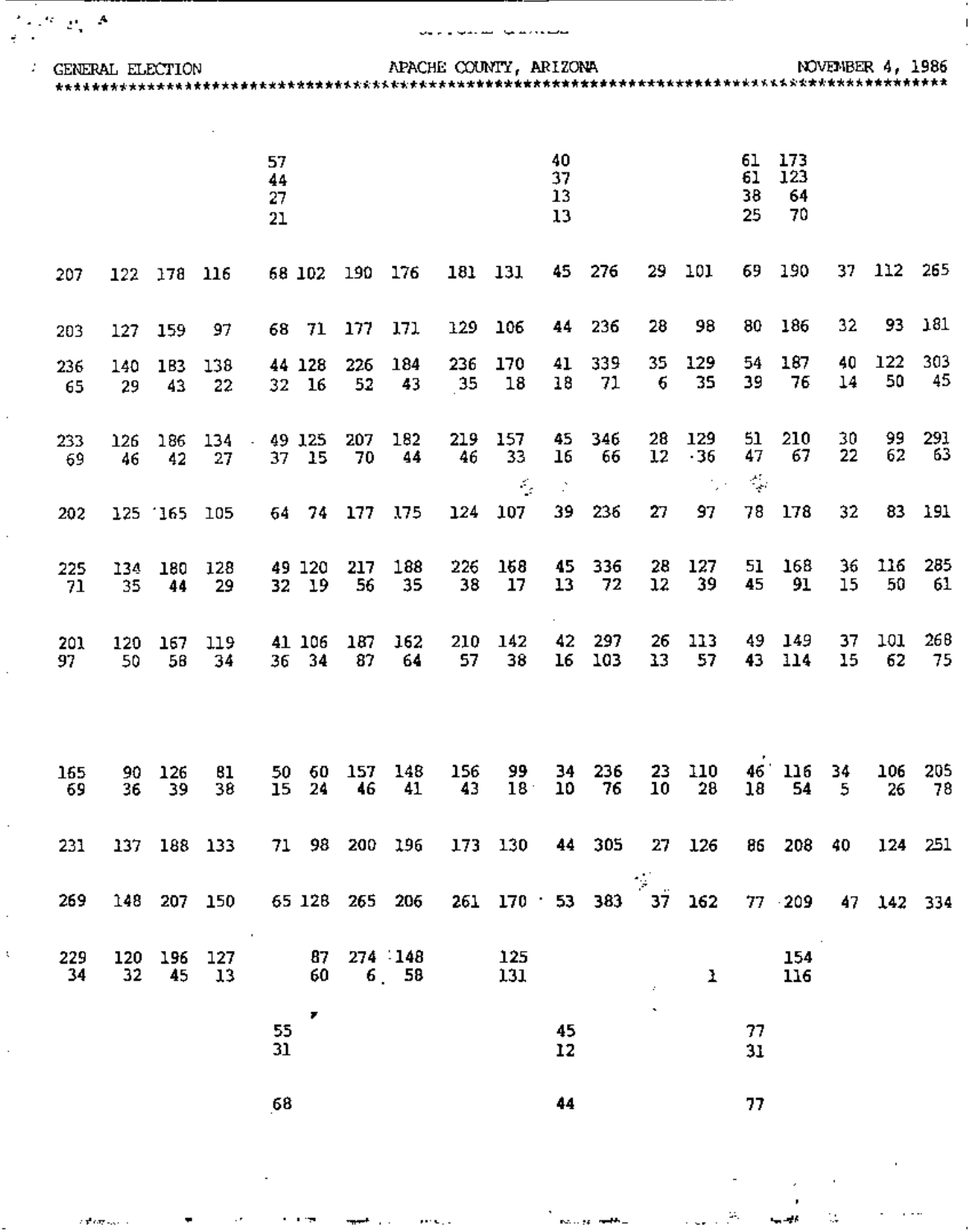$\frac{1}{2}$  ,  $\frac{1}{2}$  ,  $\frac{1}{2}$  ,  $\frac{1}{2}$ 

 $\overline{\phantom{a}}$ 

 $\frac{1}{3}$ 

|           |              |                            |                    |           | GENERAL ELECTION APACHE COUNTY, ARIZONA |                          |             |           |                    |             |                      |                             |           |                        |                                | NOVEMBER 4, 1986                  |
|-----------|--------------|----------------------------|--------------------|-----------|-----------------------------------------|--------------------------|-------------|-----------|--------------------|-------------|----------------------|-----------------------------|-----------|------------------------|--------------------------------|-----------------------------------|
|           |              | 268 636<br>216<br>91<br>85 | -437<br>170<br>176 |           |                                         | 354<br>376<br>128<br>120 |             |           |                    |             | 61<br>71<br>47<br>38 |                             |           |                        | 2,822<br>2,191<br>1,049<br>961 | ٠                                 |
| 88        | 143          |                            | 249 592 261        |           | 91                                      | 391 156 181              |             |           | 36                 | 71          | 75                   | 105                         | 193       | 200                    | 7,546                          |                                   |
| 69        | 124          | 293                        | 632                | -243      | 86                                      | 405 141 148              |             |           | 33                 |             | 72 108               | 96                          | 158       | 191                    | 7,281                          |                                   |
| 90<br>13  | 38           | 192 192<br>159             | 500<br>350         | 304<br>55 | 114<br>28                               | 364 200<br>205 19        |             | 236<br>58 | 49<br>12           | 83<br>22    | 48<br>66             | 141<br>$\cdot 24$           | 29        | $210$ $211$<br>65      | 7,739<br>2,912<br>$\sim$       |                                   |
| 85<br>14  | 175<br>52    | 214<br>169                 | 573<br>328         | 295<br>66 | 100<br>$-33$                            | 395 198<br>198 26        |             | 207<br>87 | 48<br>$13 \div 25$ | 77          | 50<br>70             | 133<br>26                   | 198<br>36 | 206<br>68.             | 7,719<br>3,137                 |                                   |
| 68        |              | 112 286 595                |                    | 243       | 85                                      | 392 139                  |             | 146       | 29                 | 69.         | 104                  |                             |           | 105 167 195            | 7,157                          |                                   |
| 84<br>17  | 192<br>$-33$ | 197<br>163                 | 559<br>319         | 293<br>63 | 106<br>33                               | 378 186<br>194 35        |             | 210<br>83 | 51.<br>9.          | 79<br>$-25$ | 55<br>68             | 126<br>30                   | 200<br>32 | 214<br>60              | 7,612<br>3,025                 | $\mathcal{L} \subset \mathcal{L}$ |
| 75.<br>26 | 44           | 180 150<br>194             | 486<br>362         | 281<br>74 | 88<br>57                                | 345 184<br>$-224$ 37     |             | 202<br>96 | 48<br>11           | 72<br>31    | 41<br>81             | 122<br>37                   | 182<br>48 | 198<br>78              | 6,848<br>3,701                 |                                   |
| 75<br>19  | 157<br>40    | 142<br>67                  | 363<br>180         | 191<br>97 | 85<br>31                                | 262 142<br>118 45        |             | 206<br>53 | 37<br>10           | 63<br>17    | 59<br>18             | 104<br>35                   | 131<br>43 | $\bullet$<br>149<br>66 | 5,749<br>2,068                 |                                   |
| 82        | 168          |                            | 318 714 285        |           | 103                                     | 523 174 164              |             |           | 44                 | 71          | 100                  | $\mathcal{F}_{\mathcal{A}}$ |           | 126 200 234            | 8,486                          |                                   |
| 99        | 217          |                            | 279 702 330 135    |           |                                         |                          | 490 211 220 |           |                    | 56.102.87   |                      | 150                         |           | 228 244                | 9,377                          |                                   |
|           |              |                            |                    | 306<br>24 |                                         |                          | 194<br>4    |           | ١.                 |             |                      | $\mathbb{Z}^n$              | 174<br>52 | 218<br>14 <sup>°</sup> | 2,566<br>591                   |                                   |
|           |              | 270<br>136                 |                    |           |                                         | 450<br>178               |             |           |                    |             | 59<br>65             |                             |           |                        | 1,624<br>803                   |                                   |
|           |              | 276                        |                    |           |                                         | 448                      |             |           |                    |             | 81                   |                             |           |                        | 1,725                          |                                   |

المستحدث والمراقبة

 $\mathbf{r}$ 

٠.

.......

 $\mathcal{A}^{\pm}$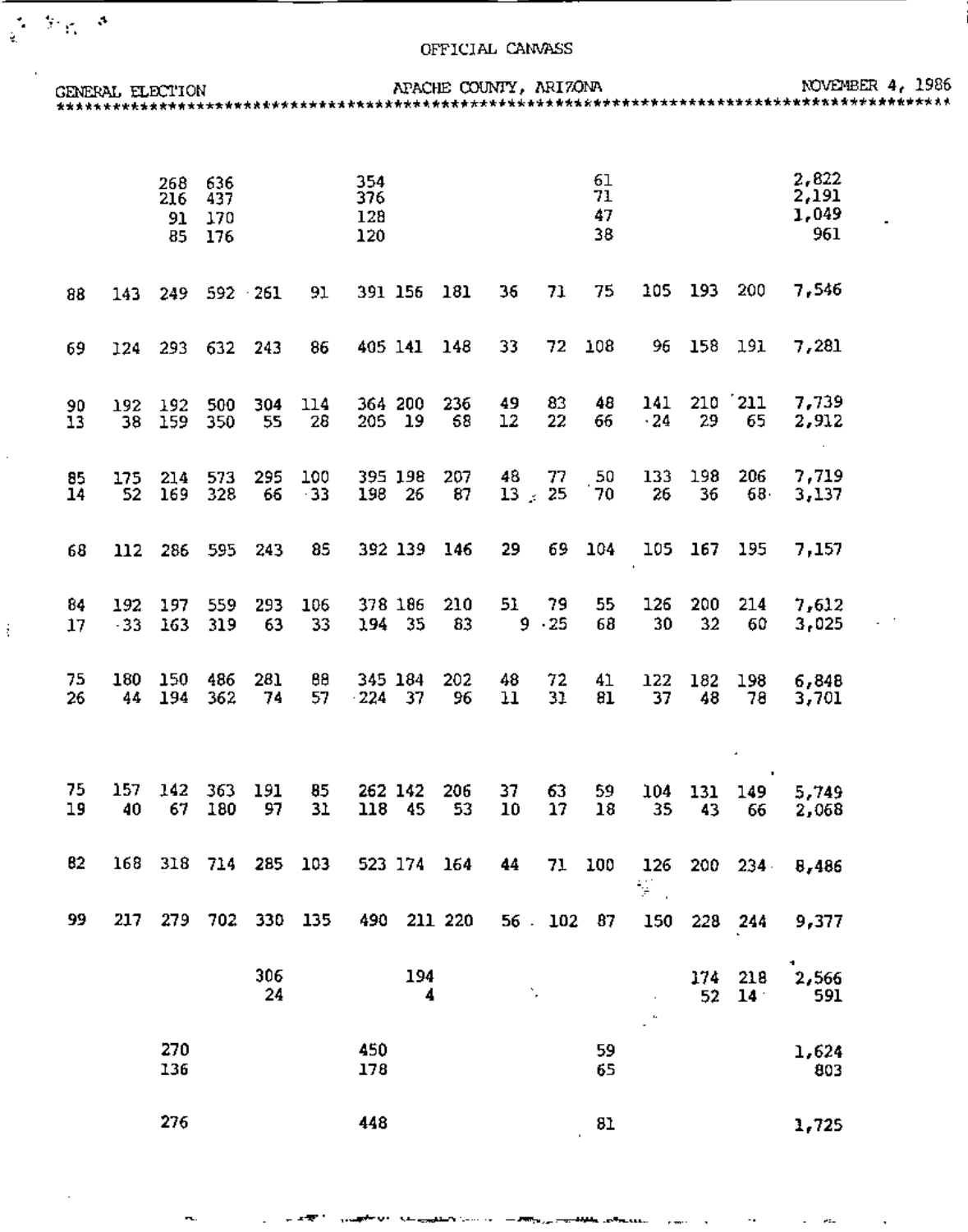$\mathcal{O}(\mathcal{M}_{\mathcal{A}})$  . A

 $\mathbb{R}^2$ 

J,

APACHE COUNTY, ARIZONA<br>\*\*\*\*\*\*\*\*\*\*\*\*\*\*\*\*\*\*\*\*\*\*\*\*\*\*\*\*

NOVEMBER 4, 1986<br>\*\*\*\*\*\*\*\*\*\*\*\*\*\*\*\*\*\*\*\*

| JUSTICE OF THE PEACE, ST. JOHNS<br>Mineer, Herman K<br>Leverton, William Jim                             | D<br>R     |              |            | 197<br>153     |           | 301<br>146 |               |                        |                    |            |
|----------------------------------------------------------------------------------------------------------|------------|--------------|------------|----------------|-----------|------------|---------------|------------------------|--------------------|------------|
| CONSTABLE, ST. JOHNS<br>Malanca, Ken                                                                     | R          |              |            | 221            |           | 305        |               |                        |                    |            |
| JUSTICE OF THE PEACE, TEEC NOS POS<br>Stoner, Glenn E                                                    | ۰D         | 326          | 342        |                |           |            | 164           | 194                    |                    |            |
| CONSTABLE, TEEC NOS POS<br>Salandro, Anthony J                                                           | D          | 232          | 255        |                |           |            | 128           | 175                    |                    |            |
| PROPOSITION 100<br>YËS<br>ю                                                                              | 96<br>83   | 239<br>68    | 257<br>75  | 172<br>168     | 161<br>47 | 190<br>228 | 117<br>38     | 113.<br>35             | 244<br>$-227$      | 160<br>151 |
| PROPOSITION 101<br>YES<br>N)                                                                             | 65<br>114  | 272<br>48    | 305<br>45  | 145<br>184     | 190<br>23 | 143<br>193 | 35            | $110 \div 93.4$<br>35. | 275 142<br>207     | 169        |
| PROPOSITION 102<br>YES<br>NO.                                                                            | 105        | 61 203<br>98 | 196<br>122 | 120<br>$201 -$ | 150<br>55 | 154<br>254 | 107<br>46     | 85<br>37               | 180<br>267         | 128<br>167 |
| PROPOSITION 103<br>YES<br>NO                                                                             | 98<br>85   | 203<br>99    | 210<br>122 | 152<br>186     | 148<br>59 | 229<br>213 | 109<br>36     | 110<br>37              | 269 153<br>223     | -165       |
| PROPOSITION 200<br>YES<br><b>NO</b>                                                                      | 115<br>61  | 209<br>91    | 223<br>109 | 214<br>113     | 149<br>61 | 222<br>196 | 104<br>54     | 72<br>32               | 309<br>156         | 185<br>118 |
| PROPOSITION 300<br>YES<br>ю                                                                              | 38.<br>140 | 162<br>143   | 169<br>170 | 94<br>235      | 132<br>78 | 118<br>312 | 98<br>56      | ٠.<br>75.<br>72.       | 126<br>$-356$      | 72<br>238  |
| APACHE COUNTY PROPOSITION A - Community College reimbursement levy for out-of Cnty. tuiton<br>YES<br>NO. | 64<br>81   | 223<br>55    | 239<br>62  | 131<br>119     | 144<br>33 | 128        | 215 109<br>36 | 94<br>17               | 265 144<br>183 127 |            |
| APACHE COUNTY PROPOSITION B - Com. College Reimbursement levy for Com. extension courses.<br>YES<br>N)   | 78         | 70 214<br>58 | 239<br>67  | 141<br>103     | 150<br>36 | 133        | 205 113<br>29 | 109<br>21              | 271<br>168 114     | - 153      |
| SCHOOL BOARDS<br><b>CONCHO</b>                                                                           |            |              |            |                |           |            |               |                        |                    | ٠          |
| (TERM ENDING 1988) 1 Vote<br>Edwards, Kenneth J "Kenny"<br>Renault, Cathy S<br>(TERM ENDING 1990) I Vote |            |              |            | 168<br>133     |           |            |               |                        |                    |            |
| Baca, Toney J                                                                                            |            |              |            | 238            |           |            |               |                        |                    |            |

c

 $\sim$   $\sim$   $\sim$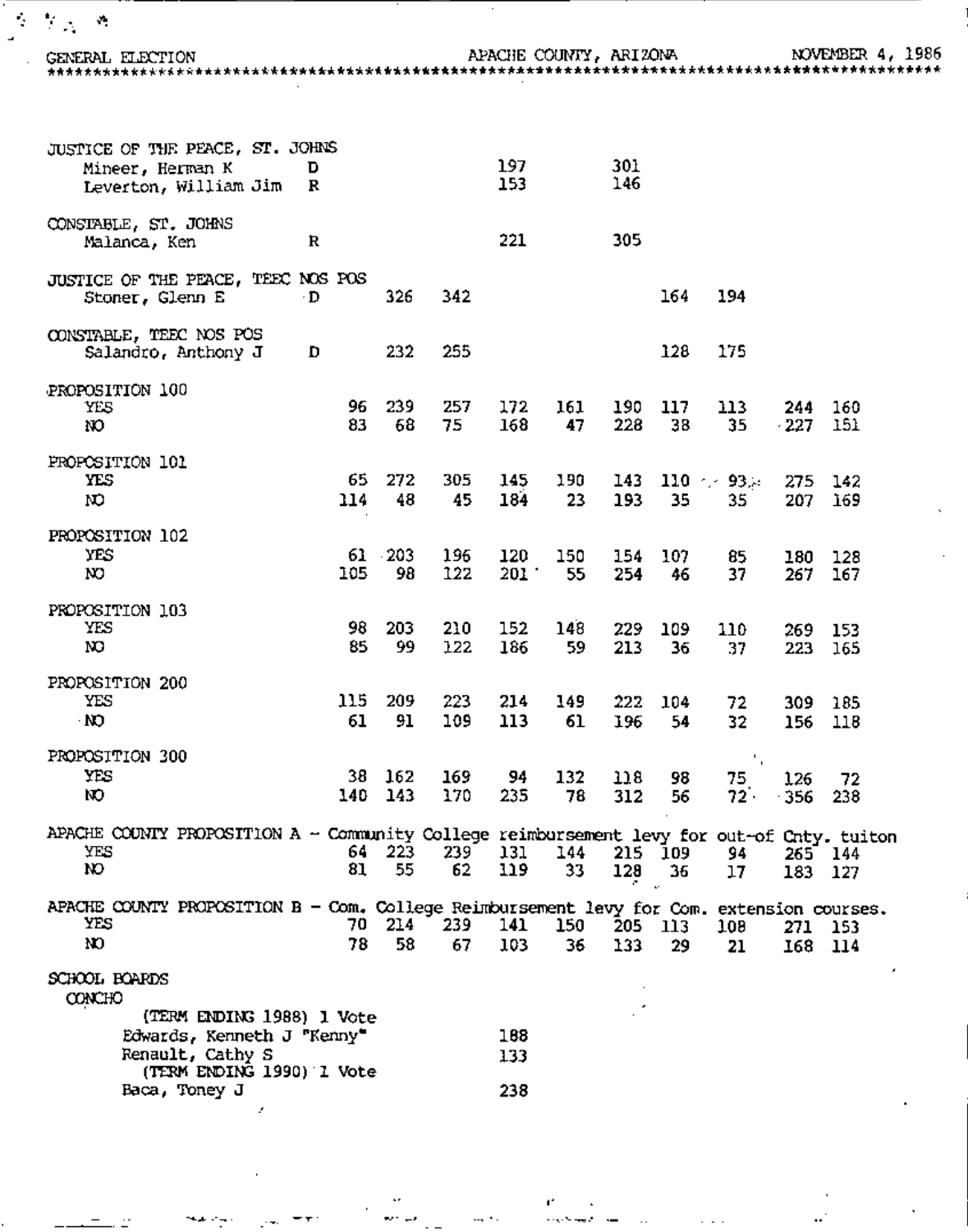$\mathcal{O}(\mathcal{O}_\mathcal{O})$  ,  $\mathcal{O}(\mathcal{O})$ 

GENERAL ELECTION

|            |           |           |          |          |              |           |              | 245       |                  |    | 380               | 33.                | 146       |          |            |              | 46 130 324                |         |
|------------|-----------|-----------|----------|----------|--------------|-----------|--------------|-----------|------------------|----|-------------------|--------------------|-----------|----------|------------|--------------|---------------------------|---------|
|            |           |           |          |          |              |           |              | 194       |                  |    | 263               | 25                 | 109       |          |            |              | 41 114 263                |         |
| 231        | 120       | 150       | 114      | 31       | 80           | 148       | 167          | 180       | 114              | 24 | 300               | 26                 | 132       | 43       | 146        | 36           | 119                       | 229     |
| 64         | 40        | 70        | 38       | 50       | 38           | 56        | 48           | 43        | 38               | 27 | 70                | $\overline{3}$     | 27        | 55       | 103        | 9.           | 20                        | 102     |
| 256        | 135       | 191       | 125      | 29.      | 89           | 183       | 183          | 165       | 117 <sub>5</sub> | 34 | -309              | 24                 | 127.      | 80       | 24.153     | 50           | 126                       | 237     |
| 48         | 29        | 35        | 31       | 52       | 34           | 41        | 34           | 49        | 40               | 21 | 68                | 5                  | 31        |          | 93         | 4            | 13                        | 102     |
| 191<br>92  | 95<br>57  | 122<br>88 | 92<br>53 | 32<br>45 | 68<br>45     | 135<br>74 | 113<br>105   | 139<br>62 | 91<br>57         | 35 | $14 - 257$<br>114 | 22<br>4            | 114<br>51 | 36<br>57 | 119<br>118 | $\mathbf{1}$ | 34 115 193                | 25 136  |
| 169<br>121 | 101<br>59 | 135<br>80 | 83<br>66 | 21       | 62 75<br>-47 | 145<br>62 | - 113<br>102 | 155<br>55 | 107<br>42        | 40 | 16 242<br>113     | 22<br>4            | 104<br>53 | 54<br>49 | 160<br>85  | 31<br>13     | 119 228<br>$17 \cdot 107$ |         |
| 209        | 97        | 148       | 70       | 57       | 66           | 129       | 165          | 137       | 89               | 26 | 263               | 21                 | 122       | 61       | 155        | 31           | 111                       | 176     |
| 79.        | 59        | 68        | 71       | 26       | 46           | 76        | 52           | 71        | 54               | 23 | 96                | 6                  | 40        | 36       | 83         |              | $14 - 27$                 | 153     |
| 142        | 75        | 119       | 61       | 17       | 56           | 127       | 140          | 121       | 75               | 17 | 223               | 21                 | 110       | 18       | 82         | 27           | 103                       | 161     |
| 151        | 86        | 98        | 83       | 63       | 57           | 76        | 69           | 89        | 69               | 34 | 136               | 6                  | 51        | 84       | 161        | 19           | 35                        | 173     |
| 182        | 88        | 136       | 95       | 23       | 83           | 124       | 144          | 167       | 104              | 22 | 277               | 22 <sub>1</sub>    | 120       | 40.      | 121        | 28           | 108                       | $223 -$ |
| 58         | 39        | 34        | 29       | 57       | 26           | 28        | 32           | 39        | 31               | 16 |                   | 42 $\frac{1}{2}$ 0 | 28        | 51       | 95         | 10           | 11                        | 57      |
| 204        | 97        | 145       | 99       | 23       | 79           | 130       | 152          | 155       | 98               | 21 | 264               | 21                 | 121       | 46       | 130        | 35           | 104                       | 233     |
| 51         | 34        | 30        | 21       | 57       | 26           | $-31$     | 26           | 48        | 36               | 17 | 58                | 3                  | 26        | 45       | 91         | 7            | 16                        | 55      |

 $\blacksquare$ 

٠

 $\sim$ 

 $\sim$ 

 $\sigma_{\rm{max}}$ 

 $\mathbf{r}$ 

 $\sim$ 

والمهادي والمتعانية

rans.

 $\mathbf{m}_{\mathbf{m}} = \mathbf{m}_{\mathbf{m}}$ 

 $\mathbb{Z}^2$ 

 $\mathbf{r}$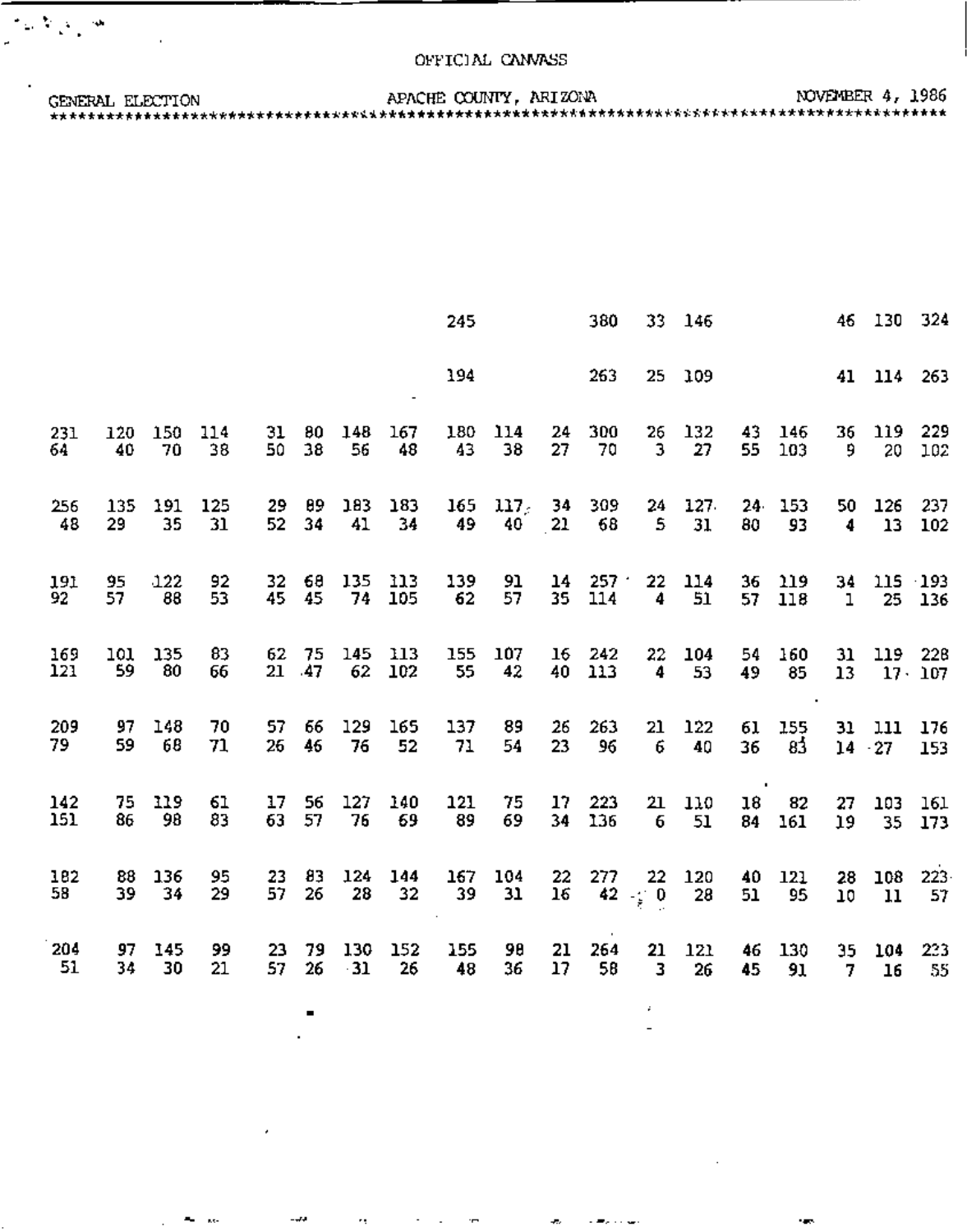$\frac{1}{\sqrt{2}}$  ,  $\frac{1}{\sqrt{2}}\frac{1}{\sqrt{2}}$  , and

 $\mathcal{A}$ 

|          |     |             |                            |                 |      |                        |                   |            | r* |          |     |         |                   |                                         |                        |                  |
|----------|-----|-------------|----------------------------|-----------------|------|------------------------|-------------------|------------|----|----------|-----|---------|-------------------|-----------------------------------------|------------------------|------------------|
|          |     |             |                            |                 |      |                        |                   |            |    |          |     |         |                   | GENERAL ELECTION APACHE COUNTY, ARIZONA |                        | NOVEMBER 4, 1986 |
|          |     |             |                            |                 |      |                        |                   |            |    |          |     |         |                   |                                         |                        |                  |
|          |     |             |                            |                 |      |                        |                   |            |    |          |     |         |                   |                                         |                        |                  |
|          |     |             |                            |                 |      |                        |                   |            |    |          |     |         |                   |                                         | 1,090                  |                  |
|          |     |             | 592<br>366                 |                 |      |                        |                   |            |    |          |     |         |                   |                                         | 664                    |                  |
|          |     |             |                            |                 |      |                        |                   |            |    |          |     |         |                   |                                         |                        |                  |
|          |     |             |                            |                 | æ.   |                        |                   |            |    |          |     |         |                   |                                         |                        |                  |
|          |     |             | 622                        |                 |      |                        |                   |            |    |          |     |         |                   |                                         | 1,148                  |                  |
|          |     |             |                            |                 |      |                        |                   |            |    |          |     |         |                   |                                         |                        |                  |
| 89       | 200 |             |                            |                 | 110  |                        |                   | 211        | 56 | 90       |     | 140     |                   |                                         | 3,226                  |                  |
|          |     |             |                            |                 |      |                        |                   |            |    |          |     |         |                   |                                         |                        |                  |
|          |     |             |                            |                 |      |                        |                   | 180 43     |    | 74       |     | 115     |                   |                                         | 2,549                  |                  |
| 89       | 159 |             |                            |                 | 90   |                        |                   |            |    |          |     |         |                   |                                         |                        |                  |
|          |     |             |                            |                 |      |                        |                   |            |    |          |     |         |                   |                                         |                        |                  |
| 67       | 156 | $216$ $431$ |                            | 259             | 112  |                        | 300 166 232 39 47 |            |    |          | 47. | 114     |                   | 181 203 6,708                           |                        |                  |
| 25       | 38  | 168         | 426                        | 79              | 30   | 264                    |                   | 43 54      | 13 | 16       | 80  | 40      | 41                | 71                                      | 3,407                  |                  |
|          |     |             |                            |                 |      |                        |                   |            |    |          |     |         |                   |                                         |                        |                  |
| 80       | 166 |             | 211 423                    | 234             | 113  |                        |                   |            |    |          |     |         |                   | 209 162 257 39 36 38 118 178 221 6,895  |                        |                  |
| 15       |     | 36 177      | 449                        | 100             | 32   | 352                    | 52                | 38 12 9    |    |          | 89  | 38      |                   | 48 58                                   | 3,366                  |                  |
|          |     |             |                            |                 |      |                        |                   |            |    |          |     |         |                   |                                         |                        |                  |
| 67       |     |             | 130 151 308 180            |                 | 99 - | 217                    |                   | 149 183 40 |    | 37.      | 36  |         |                   | 103 163 169                             | 5,397                  |                  |
| 25       |     | 62 208 484  |                            | 136             | 44   | 321                    | 63                | 97 13      |    | 20       | 87  | - 51    | 59                | 99                                      | 4,347                  |                  |
|          |     |             |                            |                 |      |                        |                   |            |    |          |     |         |                   |                                         |                        |                  |
|          |     |             |                            |                 |      |                        |                   |            |    |          |     |         |                   |                                         |                        |                  |
| 76<br>18 | 39. |             | 154 218 410 213<br>181 478 | 120             | 92   | 304<br>46 276 64 89 12 |                   | 144 204 40 |    | 44<br>14 | 67  | - 42    | 60 113 107<br>118 | 107                                     | $168$ $6,149$<br>4,029 |                  |
|          |     |             |                            |                 |      |                        |                   |            |    |          |     |         |                   |                                         |                        |                  |
|          |     |             |                            |                 |      |                        |                   |            |    |          |     |         |                   |                                         |                        |                  |
| 69       |     |             |                            | 144 228 473 198 | 95 - |                        |                   |            |    |          |     |         |                   | 306 152 192 41 40 77 119 115 160        | 6,341                  |                  |
| 21       | 49. |             | $138 - 356$                | 128             | 45.  | 235                    | 56                | 88         | 12 | 15       | 47  | 41      | 111               | 111                                     | 3,523                  |                  |
|          |     |             |                            |                 |      |                        |                   |            |    |          |     |         |                   | ъ. –                                    |                        |                  |
| 62       | 130 | 102         | 235                        | 145             | 84   | 136                    |                   | 132 188 38 |    | 32       | 33  | 97      | 143               | 142                                     | 4,476                  |                  |
| 32       | 64  | 278         | 622                        | 178             | 57   | 417                    | 75                | 98         | 16 | 25       | 97  | 60      | 86                | 131                                     | 5,574                  |                  |
|          |     |             |                            |                 |      |                        |                   |            |    |          |     |         |                   |                                         |                        |                  |
| 73       | 136 | 187         | 402                        | 190             | 108  | - 258                  | 144               | 225        | 43 | 33       | 51  |         | 114 121           | 173                                     | 5,991                  |                  |
| 16       | 27  | 141         | 314                        | 92              | 25   | 252                    | 23                | 25         | 5  | 10       | 67  | $-36$   | 46                | 70                                      | 2,672                  |                  |
|          |     |             |                            |                 |      |                        |                   |            |    |          |     |         |                   |                                         |                        |                  |
| 82       | 139 | 189         | 385                        | 189             | 104  | 262                    | 152               | 230        | 44 | 35       | 45  | 110 124 |                   | 177                                     | 6,086                  |                  |
| 11       | 34  | 132         | 311                        | 91              | 29   | 237                    | 23                | 23         | 5  | 7        | 72  | 42      | 42                | 63                                      | 2,607                  |                  |
|          |     |             |                            |                 |      |                        |                   |            |    |          |     |         |                   |                                         |                        |                  |

 $\tilde{\phantom{a}}$ 

ter i

 $\boldsymbol{J}$ 

 $\cdot$ 

and they are a supported

188<br>133

 $\overline{\phantom{a}}$ 

238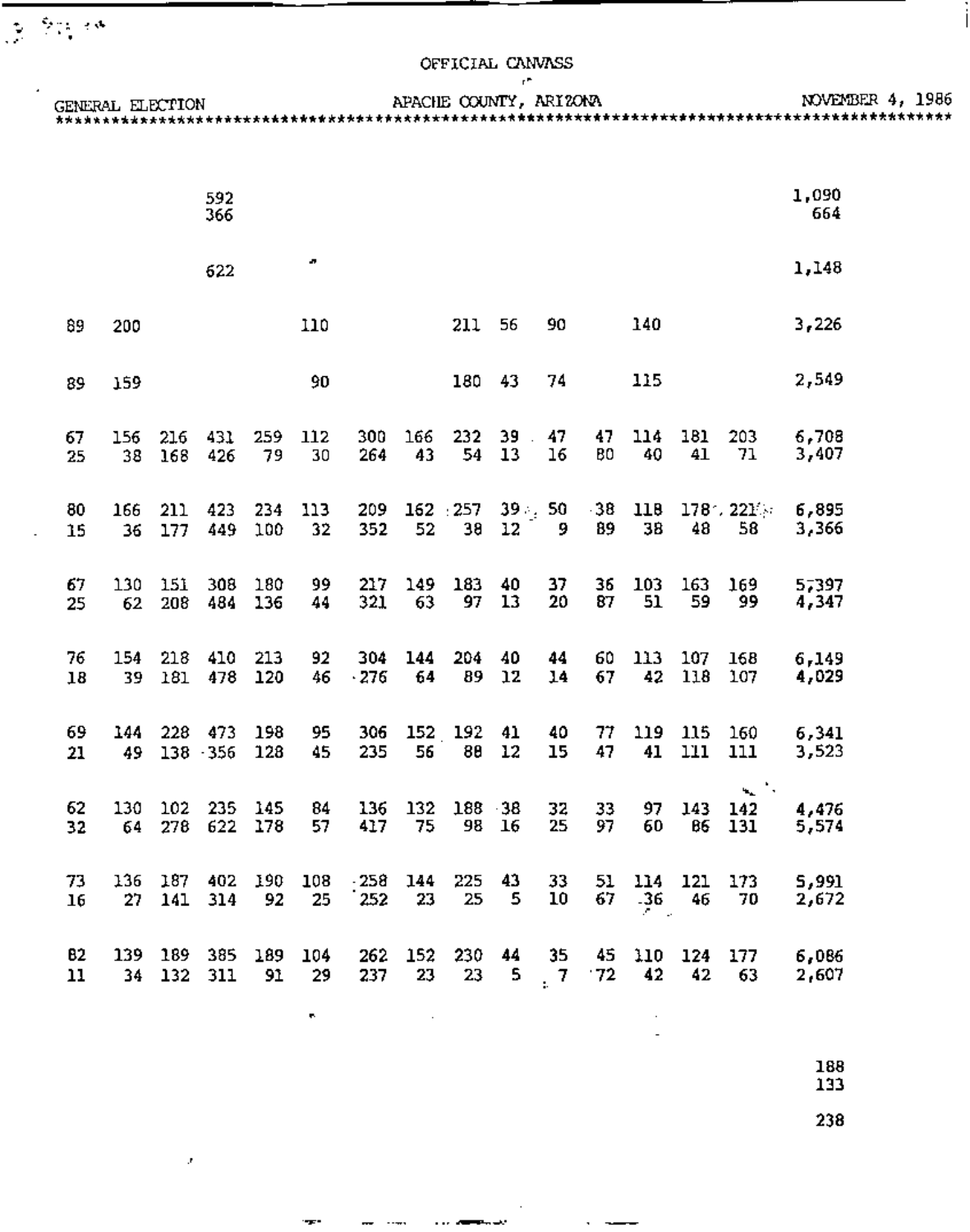Â,

 $\mathbf{1}$ 

w

 $\ddotsc$ 

্ৰিক্পাই<sub>ত</sub>ক

Ŧ.

| ST.JOHNS (3 VOTES)<br>Ballard, Bill<br>Day, J Marlow<br>Gray, Lamar N<br>Somers, David J<br>Ulibarri, Sabino J<br>Ashton, Carol<br>CHINLE (2VOTES)<br>Special Election<br>YES<br>NO.                                                                                                                                                                                                                                               | 286<br>32                               | re?<br>307<br>28                      | $\frac{4}{5}$<br>$\frac{2}{1}$<br>9<br>9 |                              | 91<br>299<br>84<br>114<br>235<br>273<br>136<br>10 | s.<br>q.                                                                                                                                                                              |
|------------------------------------------------------------------------------------------------------------------------------------------------------------------------------------------------------------------------------------------------------------------------------------------------------------------------------------------------------------------------------------------------------------------------------------|-----------------------------------------|---------------------------------------|------------------------------------------|------------------------------|---------------------------------------------------|---------------------------------------------------------------------------------------------------------------------------------------------------------------------------------------|
| Begay, Bonnie<br>Jake, Stevenson<br>Martinez, Rose W<br>Nelson, Dale L<br>Salabye, Verna<br>Thomas, Marjorie W<br>GANADO (3 Votes)<br>Cadman, Edward C<br>Dineyazhe, Benjamin<br>Lee, Murray<br>Roanhorse, Caleb<br>Standerfer, Samuel<br>PUERCO (3 VOTES)<br>Footracer, Henry<br>Hillis, Carl A<br>Simper, William J "Bill"<br>Tsosie, Mary Ann<br>Yellowhorse, Barbara Dale<br>PUERCO BOND ELECTION<br>Question 1<br>YES<br>- NO | 74<br>$113 -$<br>121<br>92<br>69<br>192 | 66<br>102<br>150<br>89<br>78<br>189 - |                                          | 53<br>161<br>67<br>145<br>28 | 28<br>42<br>69<br>31<br>62<br>$-42$               |                                                                                                                                                                                       |
| ROUND VALLEY (3 Votes)<br>Ashcroft, Phillip W<br>Castelhano, Armindo<br>Cauthen Clifford<br>Hurtado, Miriam A "Mimi"<br>Jacobs, Glenn<br>Johnson, C Denny<br>King, Kenneth L<br>La Brecque, Joseph T<br>Pedersen, Ted<br>Rhodes, Larry'<br>Senske, Harold E<br>Wilhelm, Mel<br>Wood, William H III "Bill"<br>Yeager, David A<br>RV SPECIAL ELECTION                                                                                |                                         |                                       |                                          |                              | Y.                                                | 254 115<br>119<br>85<br>122<br>77<br>63<br><b>TDO</b><br>129<br>114<br>133<br>89<br>263<br>133<br>32<br>:37<br>18<br>16<br>63<br>90<br>39<br>19<br>28<br>42<br>42<br>30<br>. 19<br>11 |
| Question 1 Subdivision<br>YES .<br>NO.                                                                                                                                                                                                                                                                                                                                                                                             | ٠.                                      |                                       |                                          |                              |                                                   | `186<br>317<br>82<br>112                                                                                                                                                              |

L.  $\mathbf{u}$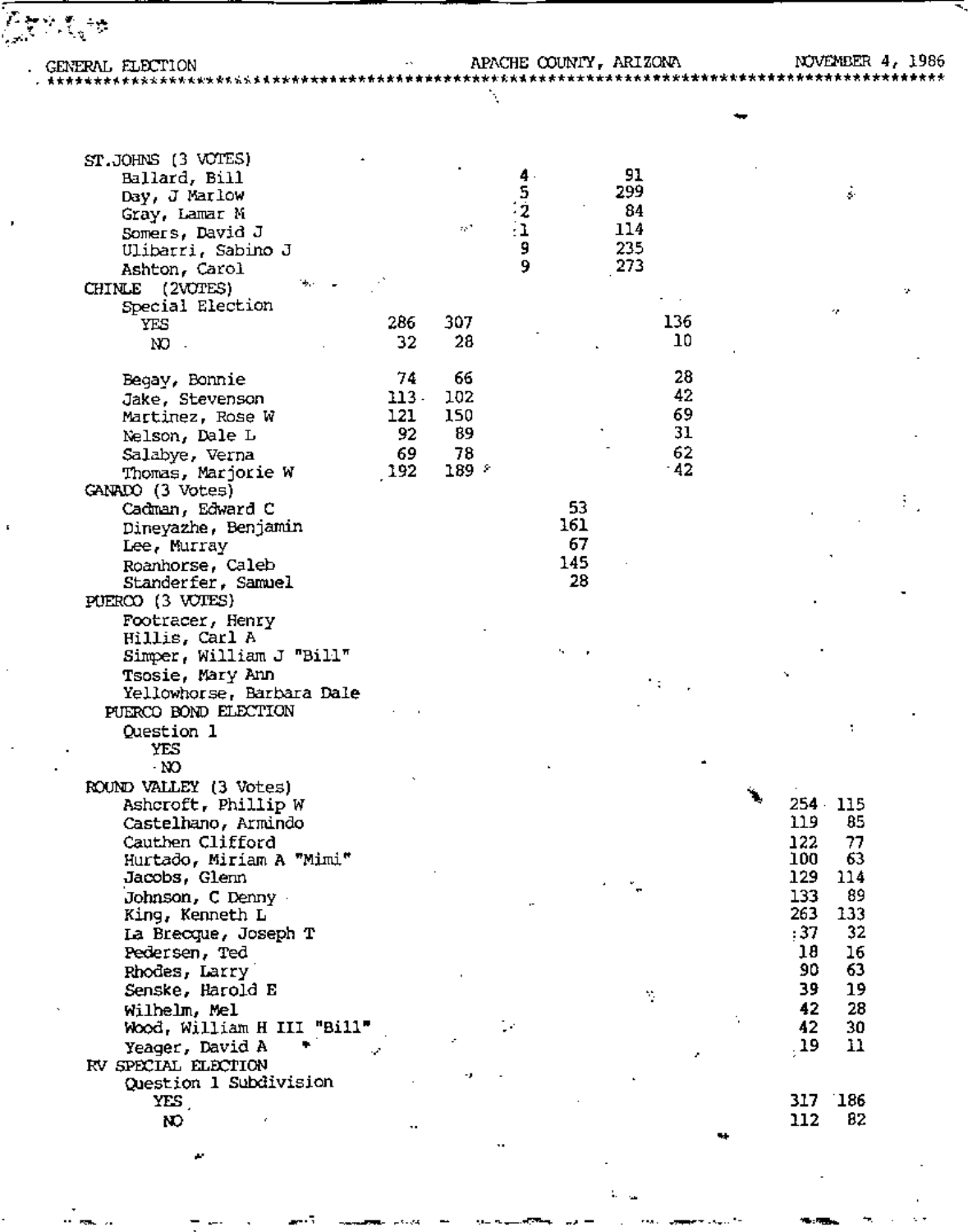| GENERAL FLECTION | APACHE COUNTY, ARIZONA |                  |  |
|------------------|------------------------|------------------|--|
|                  |                        | NOVEVBER 4, 1986 |  |
|                  |                        |                  |  |

|                                |                             |                                                       |                                    |                              |                               | 182<br>20                         |                              |                    | 290<br>38                            | 123<br>i,<br>13                          |                                                                                     |                                 |
|--------------------------------|-----------------------------|-------------------------------------------------------|------------------------------------|------------------------------|-------------------------------|-----------------------------------|------------------------------|--------------------|--------------------------------------|------------------------------------------|-------------------------------------------------------------------------------------|---------------------------------|
|                                |                             |                                                       |                                    |                              |                               | 87<br>29<br>106<br>60<br>99<br>47 |                              |                    | 113<br>57<br>168<br>194<br>58<br>100 | 22<br>44<br>44<br>37<br>$\frac{112}{32}$ |                                                                                     |                                 |
| 107<br>129<br>117<br>144<br>52 | 61<br>107<br>84<br>86<br>49 |                                                       |                                    | 92<br>161<br>74<br>140<br>65 | 109<br>143<br>84<br>137<br>75 |                                   | $\frac{1}{2}$                | 7                  |                                      | ×,                                       | Â.                                                                                  |                                 |
|                                |                             |                                                       | 115<br>$\frac{73}{22}$<br>91<br>53 |                              |                               |                                   | 133<br>92<br>22<br>193<br>43 |                    |                                      |                                          |                                                                                     | 178<br>125<br>134<br>121<br>142 |
|                                |                             |                                                       | 56<br>10                           |                              |                               |                                   | 89<br>13                     |                    |                                      |                                          |                                                                                     | 109<br>55<br>$\mathbf{r}$       |
|                                |                             | $\frac{21}{17}$<br>$\frac{9}{20}$<br>36<br>9457122525 |                                    |                              |                               |                                   | ţ.                           |                    | ۰,                                   |                                          | 32<br>16<br>16<br>28<br>40<br>5<br>39<br>7<br>30<br>21<br>4<br>13<br>$\bar{8}$<br>5 |                                 |
|                                |                             | 43<br>20                                              |                                    |                              |                               | ,                                 |                              | $\pmb{\Downarrow}$ |                                      | t                                        | 46<br>36.                                                                           |                                 |